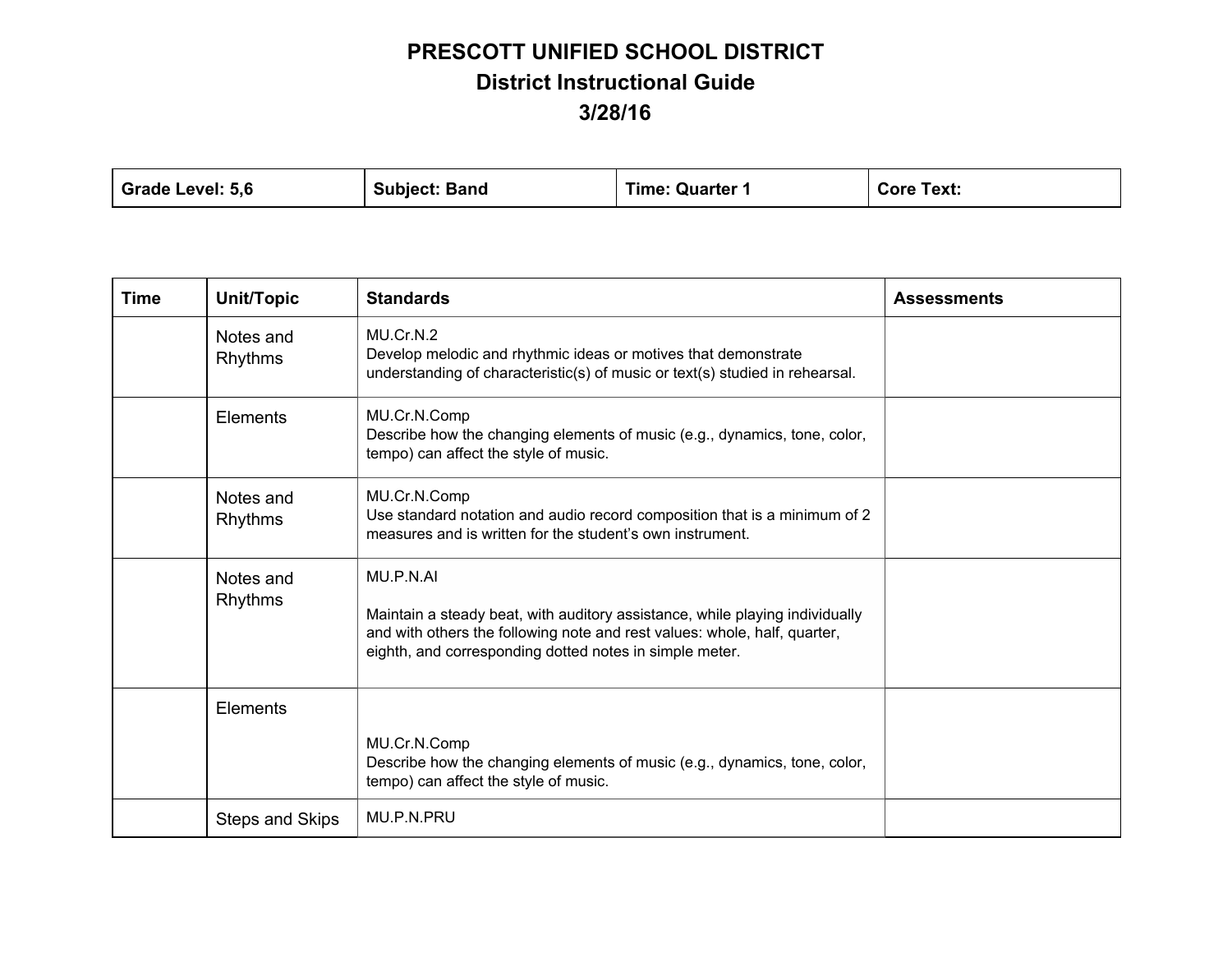|                           | Using steps and skips.                                                                                              |  |
|---------------------------|---------------------------------------------------------------------------------------------------------------------|--|
| <b>Terms</b>              | MU.Cr.N.RRU<br>Using appropriate terminology to describe and explain music.                                         |  |
| Constructive<br>Criticism | MU.P.N.RRU<br>Showing respect for personal work and the work of others through<br>appropriate critique.             |  |
| <b>Impacting Lives</b>    | <b>MU.C.N.10</b><br>Identify and discuss the roles and impact music plays in one's life and the<br>lives of others. |  |
| Elements                  | MU.P.N.RRU<br>Performing selected elements of music.                                                                |  |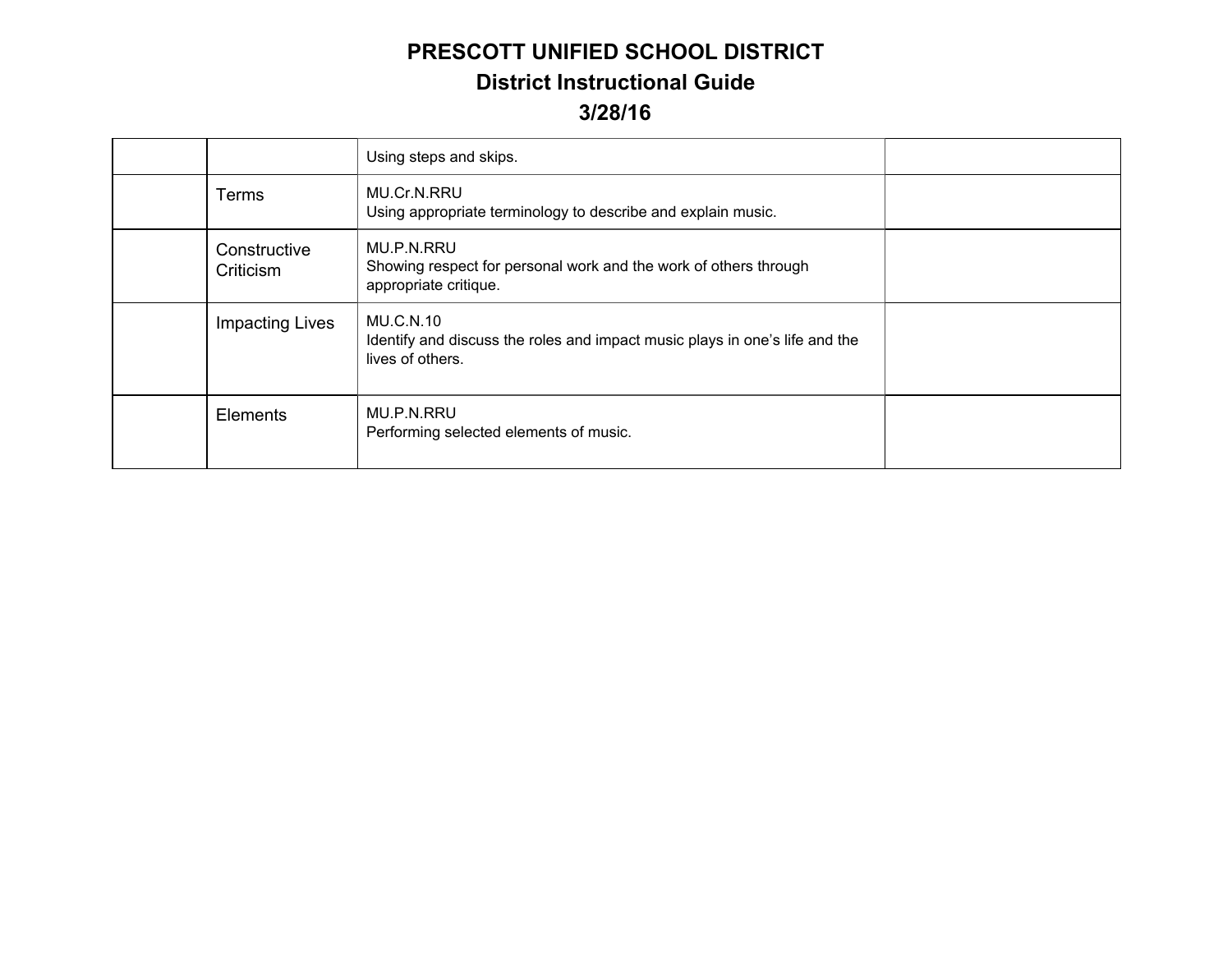| <b>Grade Level:</b><br>5.6<br><b>Subject: Band</b> | <b>Time: Quarter 2</b> | Text:<br>Core |  |
|----------------------------------------------------|------------------------|---------------|--|
|----------------------------------------------------|------------------------|---------------|--|

| <b>Time</b> | Unit/Topic             | <b>Standards</b>                                                                                                                                     | <b>Assessments</b> |
|-------------|------------------------|------------------------------------------------------------------------------------------------------------------------------------------------------|--------------------|
|             | Notes and<br>Rhythms   | MU.Cr.N.1<br>Compose and improvise melodic and rhythmic ideas or motives that reflect<br>characteristic(s) of music or text(s) studied in rehearsal. |                    |
|             | Variation              | MU.Cr.N.Comp<br>Replace or change some of the note values and/or pitches in composing a<br>variation of a theme.                                     |                    |
|             | <b>Conducting Cues</b> | MU.P.N.AI<br>Respond to basic conducting cues (e.g. tempo, dynamics).                                                                                |                    |
|             | Expressive<br>Elements | MU.P.N.AI<br>Perform dynamics, timbre, tempo, phrasing, articulation in the repertoire.                                                              |                    |
|             | Technique              | MU.P.N.AI<br>Utilize proper technique (e.g. embouchure, hand position, posture and<br>breath).                                                       |                    |
|             | Technique              | MU.P.N.AI<br>Perform with awareness of intonation and ensemble.                                                                                      |                    |
|             | Tuning                 | MU.P.N.AI<br>Tune with teacher assistance.                                                                                                           |                    |
|             | <b>Directed</b>        | MU.P.N.PRU                                                                                                                                           |                    |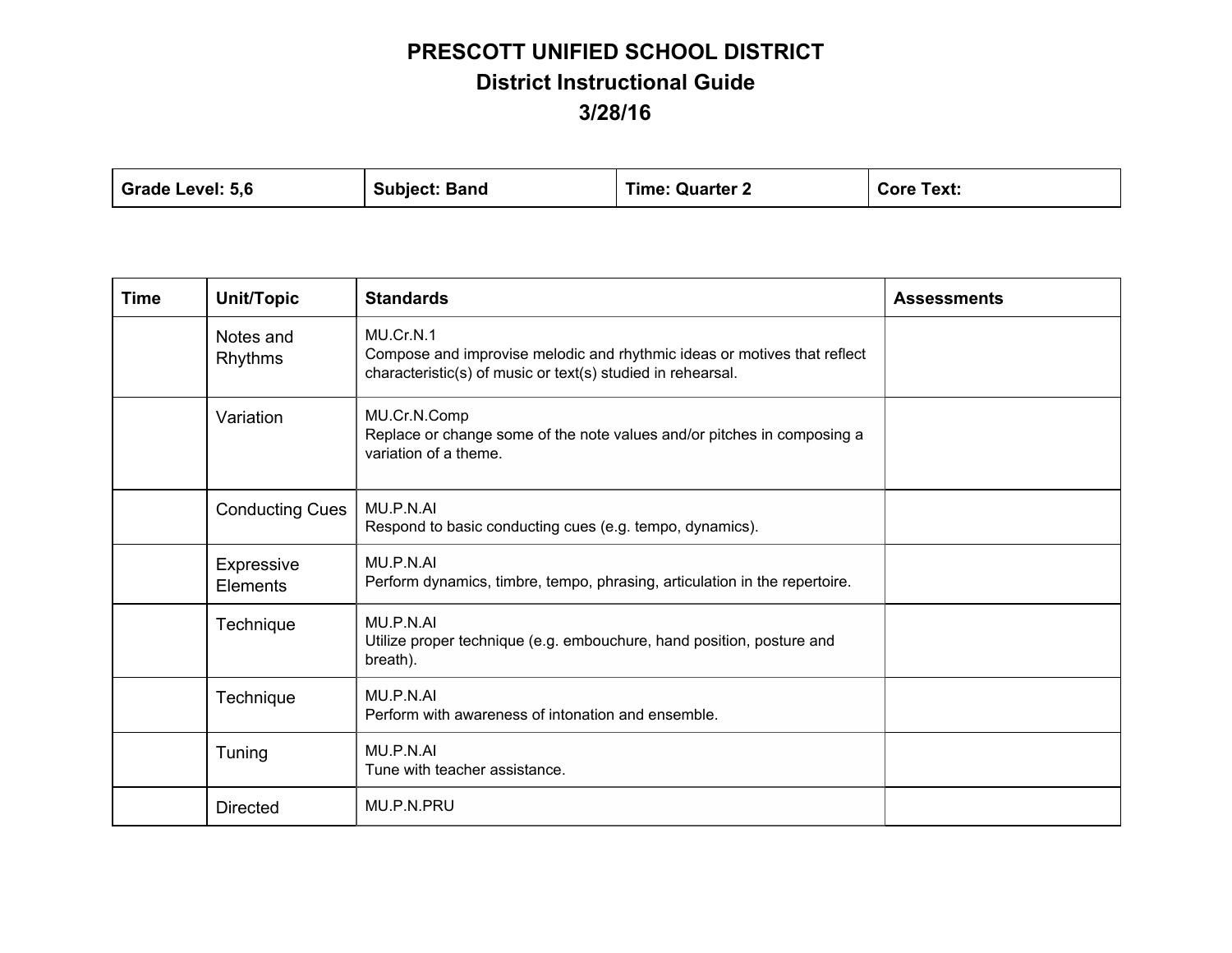| Elements                     | Using key and time signatures.                                                                                                                                                                               |  |
|------------------------------|--------------------------------------------------------------------------------------------------------------------------------------------------------------------------------------------------------------|--|
| Composition<br>Elements      | MU.P.N.PRU<br>Simple music forms and characteristics.                                                                                                                                                        |  |
| Elements                     | MU.P.N.PRU<br>Elements of music (e.g. rhythm, melody).                                                                                                                                                       |  |
| <b>Technical Facility</b>    | MU.P.N.PRU<br>One's own physical mechanics and skill level essential to playing within the<br>repertoire.                                                                                                    |  |
| Evaluate a<br>Performance    | MU.R.N.RRU<br>Using teacher specified criteria to evaluate a musical performance.                                                                                                                            |  |
| Evaluate a<br>Performance    | <b>MU.R.N.RRU</b><br>Evaluating the effect of audience and performers' behavior on the<br>performance.                                                                                                       |  |
| Expression                   | <b>MU.C.N.11</b><br>Identify and explain how context (e.g. social, cultural, historical) can inform<br>the expressive intent and meaning of a musical performance.                                           |  |
| <b>Historical</b><br>Context | MU.C.N.CRU<br>Identify the context (e.g. historical, social, cultural) in which the composer<br>wrote the piece being performed.                                                                             |  |
| Criticism                    | MU.C.N.CRU<br>Describing personal reactions to musical experiences, and identifying which<br>musical aspects evoke these reactions.                                                                          |  |
| Terms                        | English Language Arts Gr. 6<br>Vocabulary Acquisition and Use 6.<br>Acquire and use accurately grade-appropriate general academic and<br>domain-specific words and phrases; gather vocabulary knowledge when |  |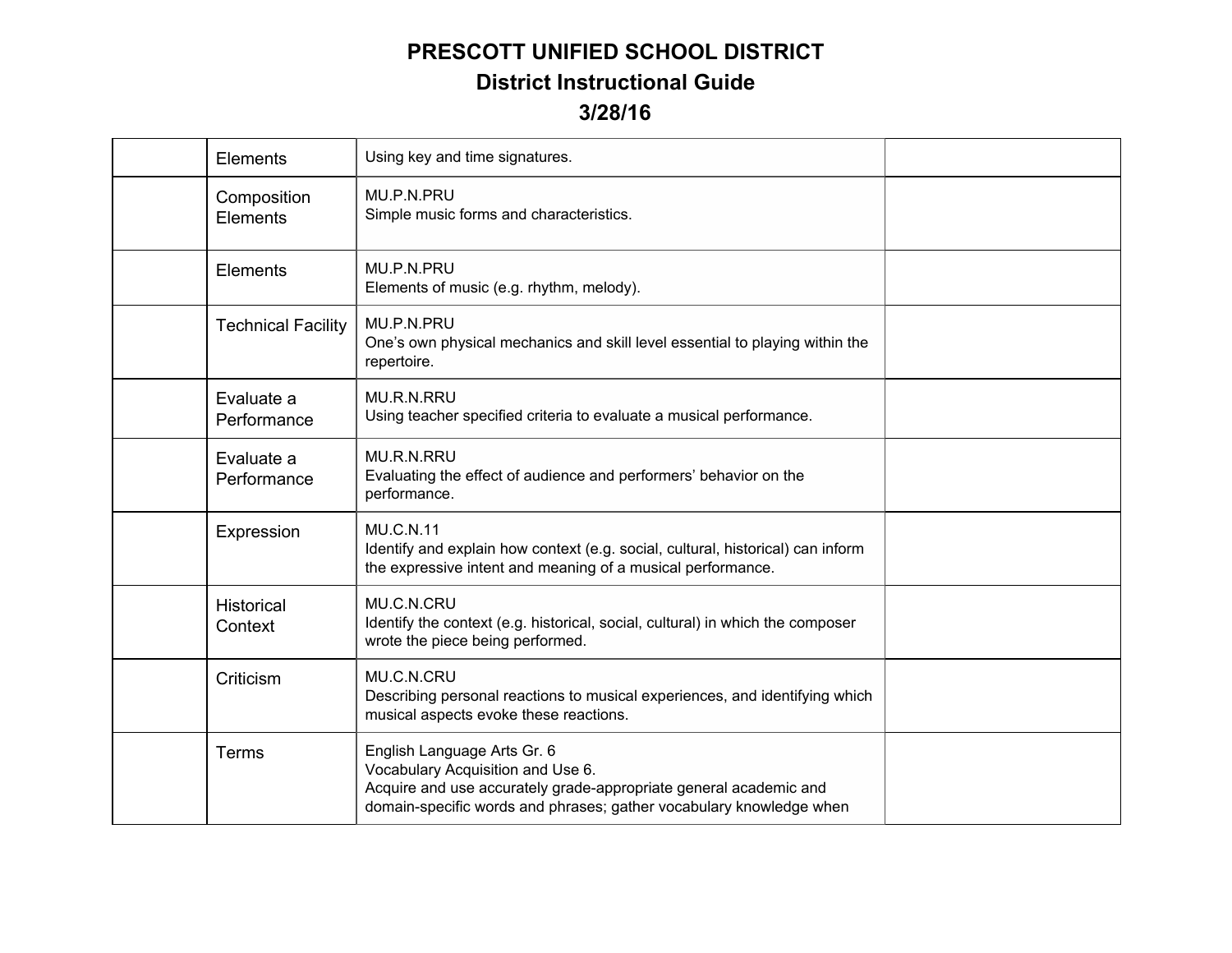|                          | considering a word or phrase important to comprehension or expressions.<br>(6.L.6)                                                                                                   |  |
|--------------------------|--------------------------------------------------------------------------------------------------------------------------------------------------------------------------------------|--|
| <b>Style</b>             | MU.P.N.RRU<br>How changing compositional elements of music (e.g., dynamics articulation<br>and dynamics articulation and tempo) can change the style and experience<br>of the music. |  |
| Criticism                | MU.P.N.5<br>Use peer feedback to refine individual and ensemble performances of a<br>varied repertoire of music.                                                                     |  |
| Analysis of<br>Technique | MU.P.N.5<br>Use self-reflection to identify technical challenges in a varied repertoire of<br>music.                                                                                 |  |
| Technology               | MU.Cr.N.Imp<br>Perform, use standard notation, and audio record improvisation that is a<br>minimum of 4 measures.                                                                    |  |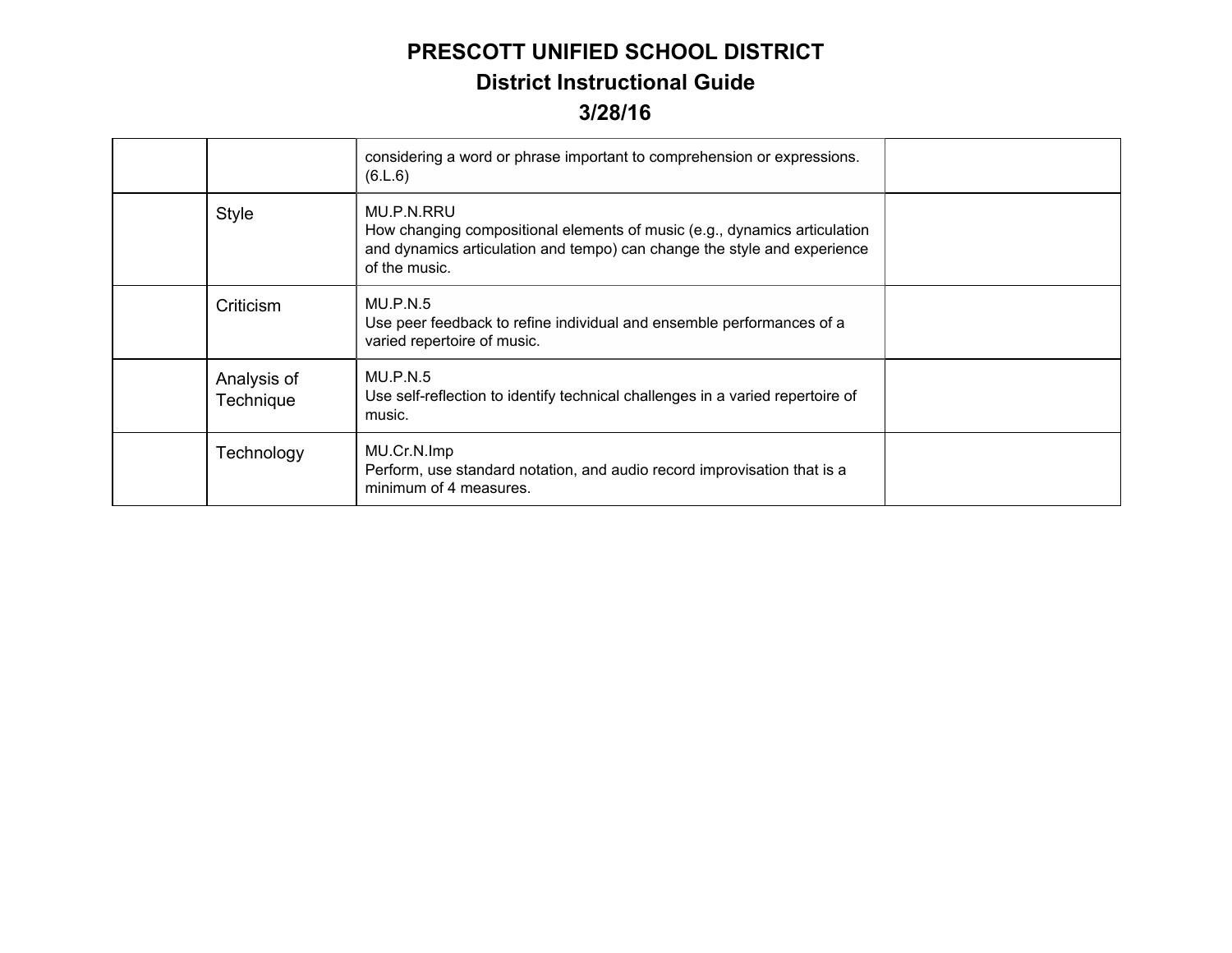| Grade Level: 5,6 | <b>Subject: Band</b> | <b>Time: Quarter 3</b> | <b>Core Text:</b> |
|------------------|----------------------|------------------------|-------------------|
|------------------|----------------------|------------------------|-------------------|

| <b>Time</b> | Unit/Topic                                    | <b>Standards</b>                                                                                                                                                     | <b>Assessments</b> |
|-------------|-----------------------------------------------|----------------------------------------------------------------------------------------------------------------------------------------------------------------------|--------------------|
|             | <b>Draft</b><br>Composition/<br>Improvisation | MU.Cr.N.3<br>Evaluate and refine draft compositions and improvisations based on<br>knowledge, skill, and teacher-provided criteria.                                  |                    |
|             | Technology in<br>Composing                    | MU.Cr.N.Comp<br>Use technology and multimedia to enhance knowledge and application of<br>composing and arranging music. (e.g. composing and sequencing<br>software). |                    |
|             | Performing                                    | MU.Cr.N.6<br>Demonstrate an awareness of the context of the music through prepared<br>performances.                                                                  |                    |
|             | Part<br>Independence                          | MU.P.N.AI<br>Perform independent parts while others play contrasting parts (e.g.<br>level.5-1).                                                                      |                    |
|             | Tone                                          | MU.P.N.AI<br>Utilize a basic characteristic tone.                                                                                                                    |                    |
|             | Ensemble Tone                                 | MU.P.N.PRU<br>Sounds of the instruments specific to their ensemble.                                                                                                  |                    |
|             | Role in<br>Ensemble                           | MU.P.N.PRU<br>Students role (e.g. melody, harmony, accompaniment,<br>foreground/background) within their ensemble.                                                   |                    |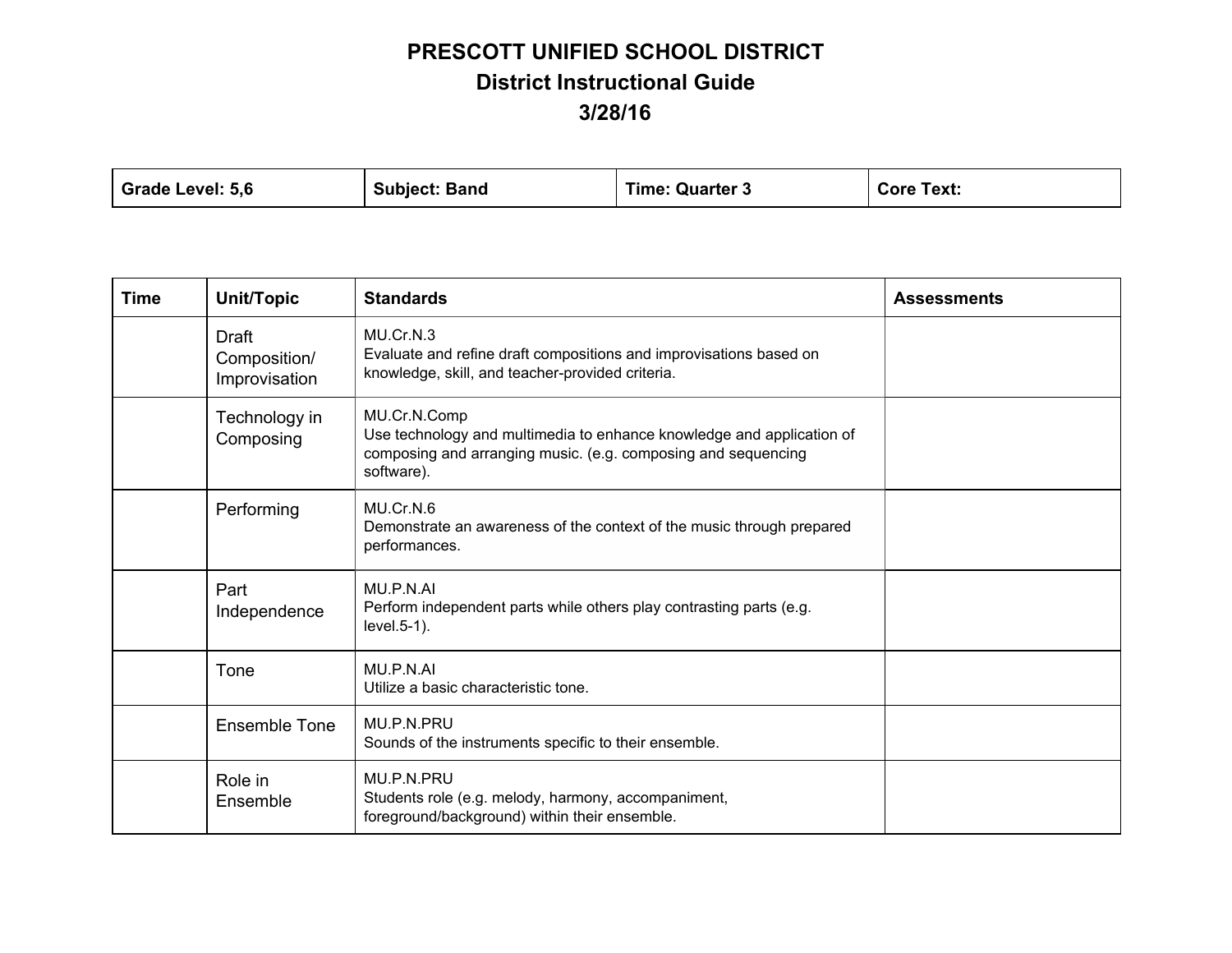| <b>Math in Music</b>                            | MU.P.N.PRU<br>Relationship between mathematics as it occurs in the repertoire (e.g.,<br>fractional relationships, phrase lengths and patterns).                                                                                                               |  |
|-------------------------------------------------|---------------------------------------------------------------------------------------------------------------------------------------------------------------------------------------------------------------------------------------------------------------|--|
| Repetition,<br>Similarities,<br>Contrasts       | <b>MU.R.N.7</b><br>Identify how the use of repetition, similarities, and contrasts inform the<br>response to music.                                                                                                                                           |  |
| Changing<br>Elements                            | MU.P.N.RRU<br>How the changing elements of music (e.g., dynamics, tone, color, tempo)<br>can affect the style of the music.                                                                                                                                   |  |
| Connecting<br>Content and<br>Repertoire         | MU.C.N.CRU<br>Understanding the connections between music and other content areas as<br>encountered in the repertoire, including text settings.                                                                                                               |  |
| Conveying<br>Details to<br>Determine an<br>Idea | Reading Standards for Informational Text Gr.6<br>Key Ideas and Details 2.<br>Determine a central idea of a text and how it is conveyed through particular<br>details; provide a summary of the text distinct from personal opinions or<br>judgments. (6.RI.2) |  |
| Words and<br>Phrases                            | Reading Standards for Informational Text Gr.6<br>Craft and Structure 4.<br>Determine the meaning of words and phrases as they are used in a text,<br>including figurative, connotative, and technical meanings. (6.RI.4)                                      |  |
| <b>Short Research</b>                           | English Language Arts - Writing Gr. 6<br>Research to Build and Present Knowledge 7.<br>Conduct short research projects to answer a question, drawing on several<br>sources and refocusing the inquiry when appropriate. (6.W.7)                               |  |
| Symbols and<br><b>Terms</b>                     | Reading Literacy in Science and Technical Subjects Gr. 6<br>Craft and Structure 4.                                                                                                                                                                            |  |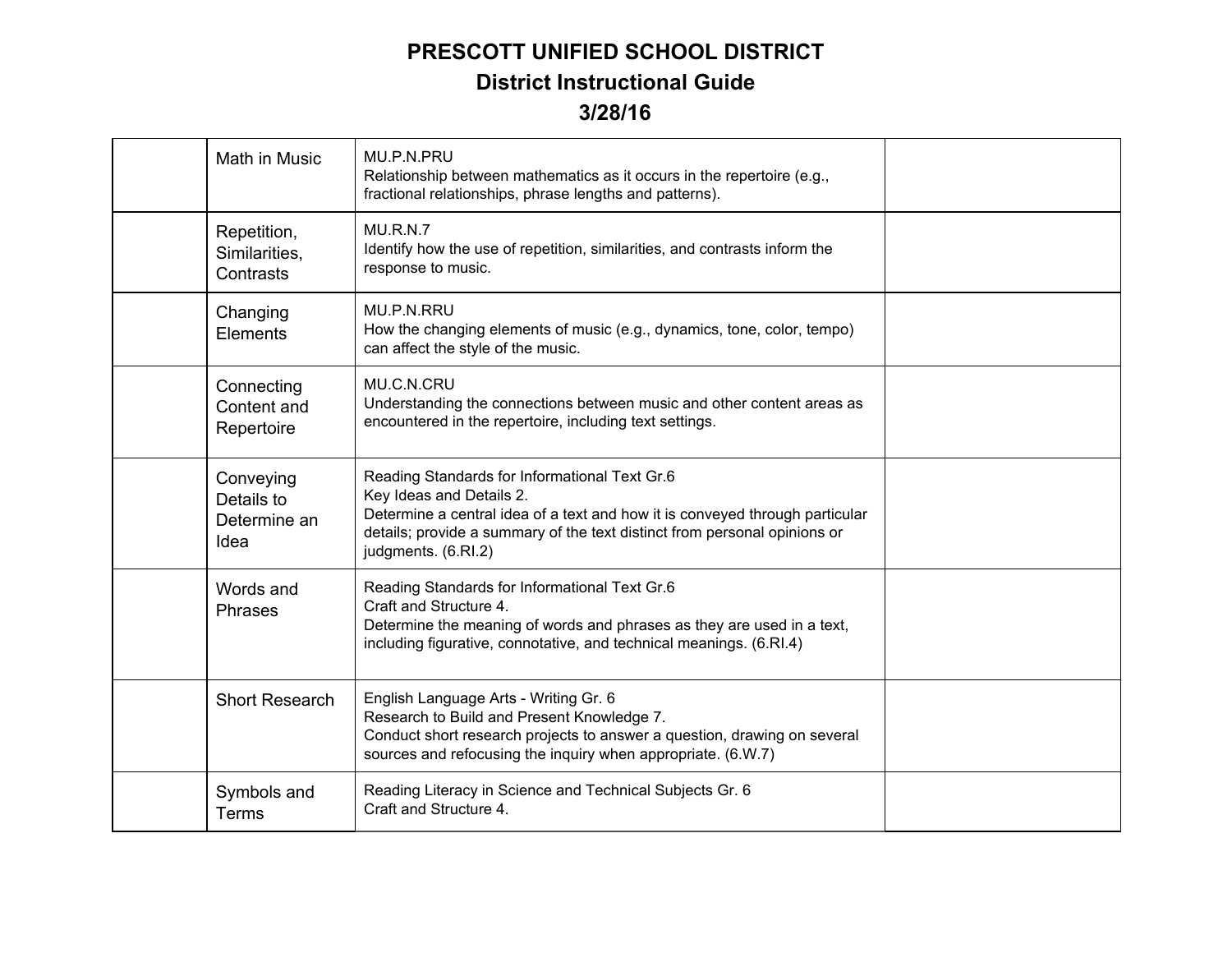|                                   | Determine the meaning of symbols, key terms, and other domain-specific<br>words and phrases as they are used in a specific scientific or technical<br>context relevant to grades 6-8 texts and topics. (6-8.RST.4)                  |  |
|-----------------------------------|-------------------------------------------------------------------------------------------------------------------------------------------------------------------------------------------------------------------------------------|--|
| <b>Style</b>                      | MU.Cr.N.Im<br>Describe how the changing elements of music (e.g., dynamics, tone, color,<br>tempo) can affect the style of music.                                                                                                    |  |
| Symbols                           | MU.P.N.PRU<br>Musical symbols encountered in repertoire (e.g. fermata, repeat signs,<br>double bar lines, note names, the following note values - whole, half,<br>quarter, eighth, dotted half, dotted quarter, and dotted eighth). |  |
| Using<br>Technology to<br>Compose | MU.Cr.N.2<br>Preserve draft compositions and improvisations through audio or video<br>recording and through standard notation (using notation in a manner<br>consistent with the genre and with the appropriate skill.              |  |
| Improvisational<br>Technique      | MU.Cr.N.6<br>Identify technical accuracy in prepared and improvised performances of a<br>varied repertoire of music.                                                                                                                |  |
| Expression                        | MU.Cr.N.6<br>Identify expressive qualities in prepared and improvised performances of a<br>varied repertoire of music.                                                                                                              |  |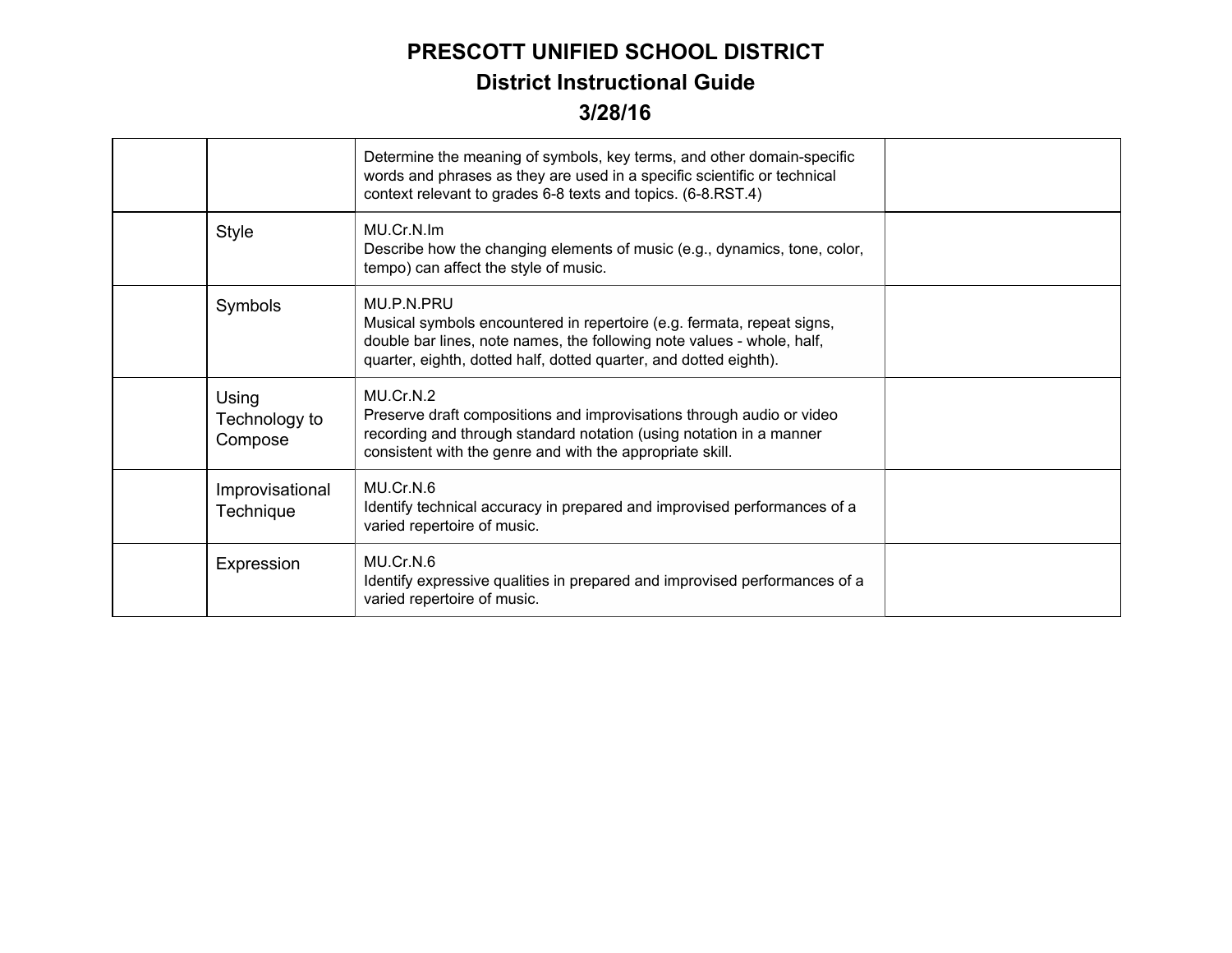| Grade Level: 5,6 | <b>Subject: Band</b> | <b>Time: Quarter 4</b> | <b>Core Text:</b> |
|------------------|----------------------|------------------------|-------------------|
|                  |                      |                        |                   |

| <b>Time</b> | Unit/Topic                            | <b>Standards</b>                                                                                                                                                                                             | <b>Assessments</b> |
|-------------|---------------------------------------|--------------------------------------------------------------------------------------------------------------------------------------------------------------------------------------------------------------|--------------------|
|             | Composition                           | MU.Cr.N.3<br>Share personally-developed melodic and rhythmic ideas or motives<br>individually or as an ensemble that demonstrate understanding of<br>characteristics of music or texts studied in rehearsal. |                    |
|             | Technique                             | MU.P.N.AI<br>Perform scales, intervals, and arpeggios in the repertoire.                                                                                                                                     |                    |
|             | Performance                           | MU.P.N.AI<br>Perform literature from memory.                                                                                                                                                                 |                    |
|             | Theory                                | MU.P.N.PRU<br>Whole and half step patterns in scales encountered in repertoire.                                                                                                                              |                    |
|             | Performance<br>Technique              | MU.P.N.RRU<br>Adjusting to the acoustic properties and the effect on the performers and the<br>performance space.                                                                                            |                    |
|             | Assessment of<br><b>Music Content</b> | MU.R.N.7<br>Identify reasons for selecting music based on characteristics found in the<br>music.                                                                                                             |                    |
|             | Interpretation                        | <b>MU.R.N.8</b>                                                                                                                                                                                              |                    |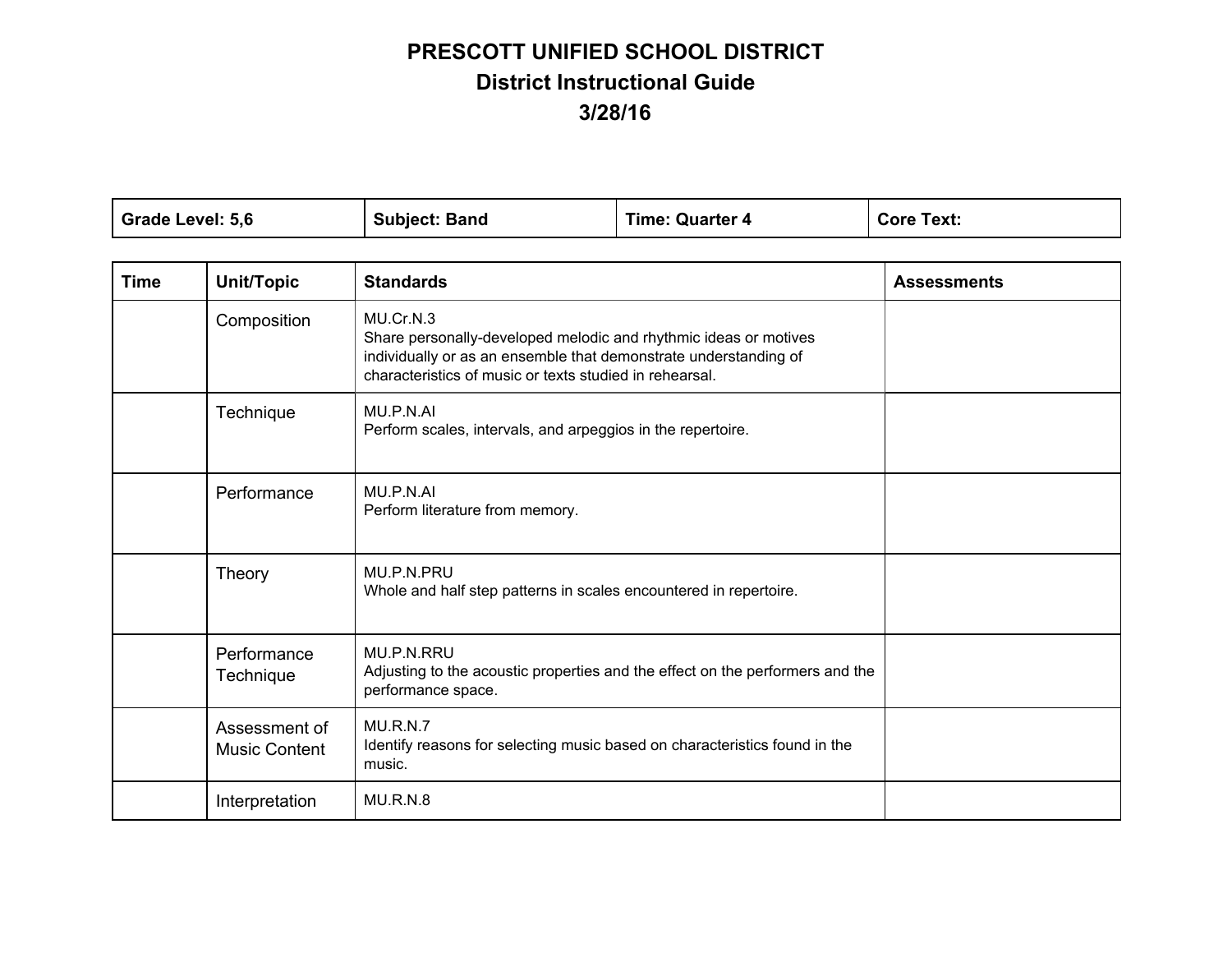|                                       | Identify interpretations of the expressive intent and meaning of musical<br>works, referring to the elements of music, contexts, and (when appropriate)<br>the setting of the text.                           |  |
|---------------------------------------|---------------------------------------------------------------------------------------------------------------------------------------------------------------------------------------------------------------|--|
| Criticism                             | MU.R.N.9<br>Identify and describe the effect of interest, experience, analysis, and context<br>on the evaluation of music.                                                                                    |  |
| <b>Style</b>                          | MU.R.N.RRU<br>The characteristics intended by the composer and/or performer to evoke a<br>mood in a piece of music.                                                                                           |  |
| Assessment of<br><b>Music Content</b> | <b>MU.C.N.10</b><br>Identify reasons for selecting music based on connection to interest, and<br>purpose or context.                                                                                          |  |
| <b>Global Musical</b><br>Knowledge    | <b>MU.C.N.11</b><br>Identify and explain how music is affected by one's knowledge outside the<br>arts (e.g. science, social studies, math, language arts).                                                    |  |
| Composition<br>Intent                 | MU.C.N.CRU<br>Recognizing composer's motivations for creating the music being performed<br>by the students.                                                                                                   |  |
| <b>Music Choice</b>                   | MU.C.N.CRU<br>Understanding the relationship between music and various functions/events,<br>including the musical characteristics that make a piece of music appropriate<br>for a specific event or function. |  |
| Assessment of<br><b>Music Content</b> | MU.C.N.CRU<br>Identify their preference for specific musical works and styles.                                                                                                                                |  |
| Careers/Roles                         | MU.C.N.CRU                                                                                                                                                                                                    |  |